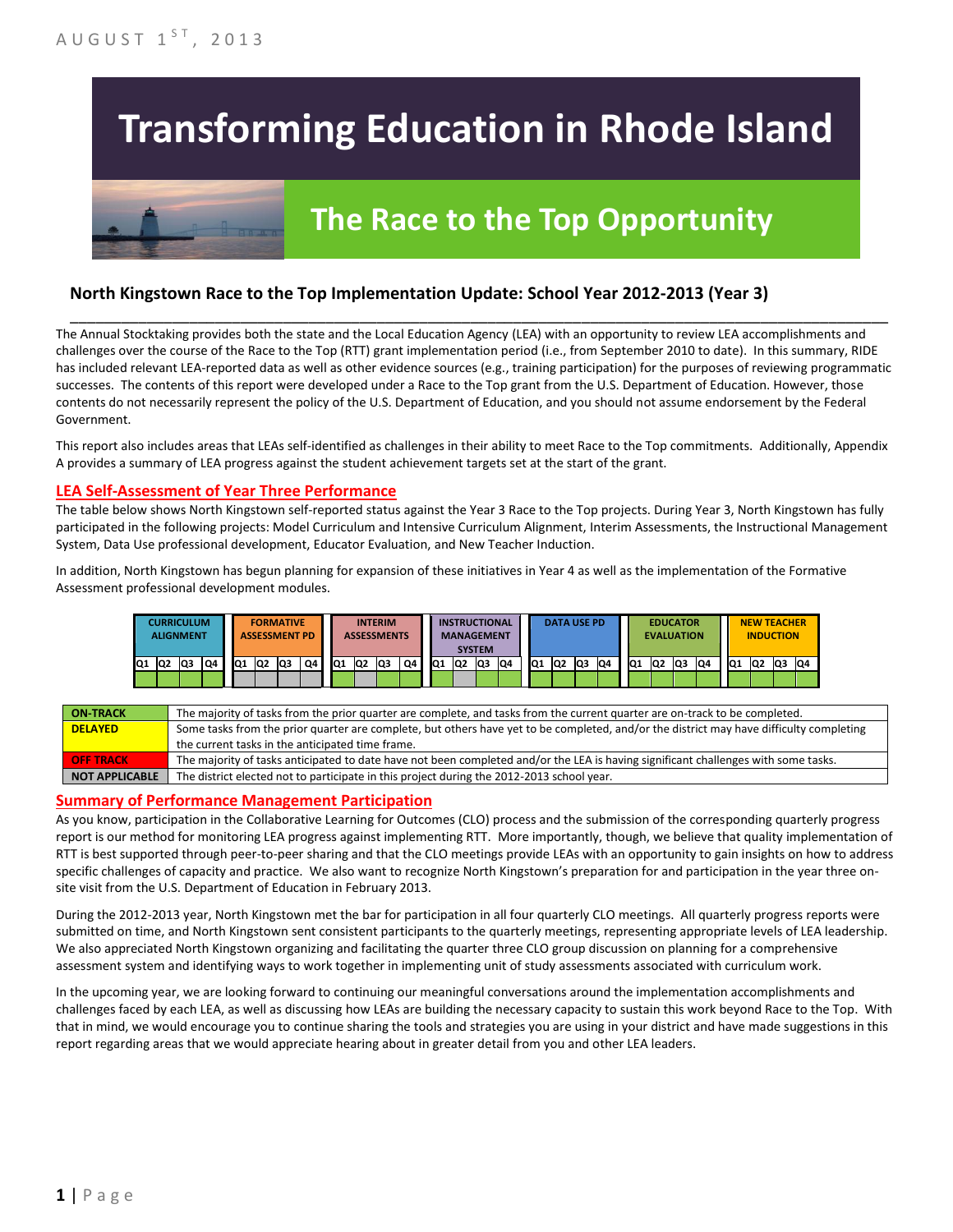#### **System of Support 1: Standards and Curriculum**

Based on the quarterly progress reports submitted by North Kingstown, as well as participation in additional applicable activities through the end of the 2012-2013 school year, we have assessed the district as 'on track (green),' 'delayed (yellow),' 'off track/at risk (red)', or 'not applicable (grey) on each of the Year 3 System of Support 1 scope of work tasks for Race to the Top. This assessment is reflected in the table below. Please note that further description of these statuses can be found on page one of this report.

RIDE would like to commend North Kingstown on its efforts to expand and deepen educator and administrator knowledge of the Common Core State Standards (CCSS). In its progress reports, North Kingstown noted the various professional development opportunities that the district has provided to their teachers –including teacher and administrator participation in RIDE workshops focused on text complexity, text-dependent questions, and argument writing.

 North Kingstown has made significant progress against implementing a guaranteed and viable curriculum aligned to the new Common Core State Standards. During the 2012-2013 school year, the focus for North Kingstown was on continued collaboration around lesson plans and assessments aligned to the ELA and math scope and sequence previously developed in partnership with RIDE, the Dana Center, and other districts. RIDE is also pleased to note that North Kingstown, as part of the SORICO curriculum writing cohort, was the recipient of additional grant funds to support the development of lesson plans and assessments. The elementary grade-level teams (grades 2-5) also developed report cards that aligned to the CCSS, and used these report cards to document student progress throughout the school year. Grade-specific brochures explaining the report cards and the CCSS, as well as a letter from the Assistant Superintendent, accompanied the report cards.

Looking ahead, we are excited to hearing more about the ways in which North Kingstown has integrated the many initiatives in support of their transition to a common core aligned curriculum.

|                                                                                                                                                                                                                                                           |                | Year 3:SY12-13                          |                |                |  |  |  |
|-----------------------------------------------------------------------------------------------------------------------------------------------------------------------------------------------------------------------------------------------------------|----------------|-----------------------------------------|----------------|----------------|--|--|--|
| <b>Intensive Curriculum Alignment and Model Curriculum Development</b>                                                                                                                                                                                    | Q <sub>1</sub> | Q <sub>2</sub>                          | Q <sub>3</sub> | Q <sub>4</sub> |  |  |  |
| Develop and communicate a multi-year Transition Plan for the Common Core State Standards implementation, including clear<br>expectations for school level transition benchmarks and a plan for developing a curriculum aligned to the CCSS in grades K-12 |                | Modify as Modify as Modify as<br>needed | needed         | needed         |  |  |  |
| Identify opportunities for educators to work collaboratively to deepen understanding of CCSS (e.g. Common Planning Time, grade<br>level team, department meetings, faculty meetings)                                                                      |                | Modify as Modify as Modify as<br>needed | needed         | needed         |  |  |  |
| Create implementation plan, including the identification of aligned resources, to support roll out of new curricula                                                                                                                                       |                | Modify as Modify as Modify as<br>needed | needed         | needed         |  |  |  |
| Develop curriculum aligned to the Common Core State Standards, including participation in Dana Center curriculum writing and<br>leadership sessions (if applicable)                                                                                       |                | x                                       | X              |                |  |  |  |

*\*Please note: the 'x' in the above table represents the anticipated completion timeline set by RIDE, not when the district completed the task.*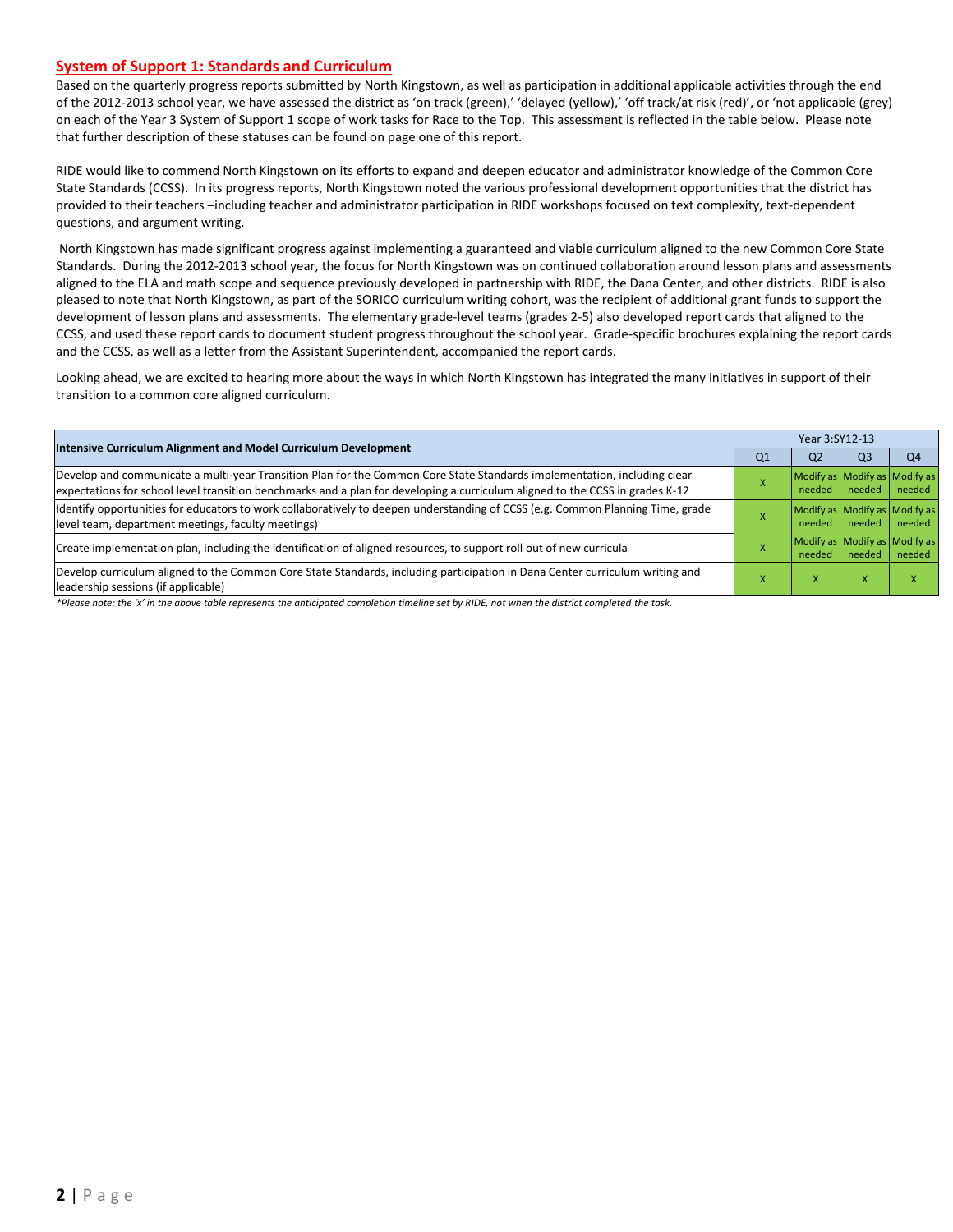#### **System of Support 2: Instructional Improvement Systems**

During the 2012-2013 school year, North Kingstown chose to implement three of the four Race to the Top projects in System of Support 2 (the Instructional Management System, Data Use professional development, and the Interim Assessments). Based on the quarterly progress reports submitted by North Kingstown, as well as participation in additional applicable activities through the end of the 2012-2013 school year, we have assessed the district on each of the Year 3 scope of work tasks for those applicable projects.

Following the configuration of the Instructional Management System, North Kingstown was able to pilot the fixed-form Interim Assessment tests in their middle schools and high school. While less than initially desired, the district was able to successfully administer the fall, winter and spring assessments online in both mathematics and ELA. Educators also attended professional development sessions offered by RIDE on the scoring of the assessments. Looking ahead, the district expressed a desire to expand this implementation to the elementary level during the 2013-2014 school year.

In addition to configuring the Instructional Management System (IMS) to provide educator access to the Interim Assessments, North Kingstown also utilized the IMS for the curriculum and assessment platform (Pinnacle) and the Exceed RtI component. The district uploaded curriculum documents and the ELA scope and sequence developed through the Dana Center curriculum writing cohort. The Assistant Superintendent and district data manager also participated in training on course-curriculum alignment, and the data manager was able to link the elementary courses to curriculum.

During the 2012-2013 school year, data teams from all schools in North Kingstown participated in the Data Use professional development series. In their quarterly progress update report, North Kingstown reported that the data team members have successfully expanded the strategies taught in the series to others in their school, and that as a result teachers are using cycles of inquiry, root cause analysis, and multiple data sources to conduct low-stakes data conversations.

North Kingstown did not implement the Formative Assessment online professional development modules during the 2012-2013 school year. In preparation for implementation in the 2013-2014 school year, the Assistant Superintendent outlined implementation options at a district administrative council meeting. The district also attended facilitator orientation sessions offered by RIDE in summer 2013. Based on the quarterly progress update report, RIDE anticipated that the district will have teams of teachers from each school complete one or two of the modules.

In the upcoming CLO sessions, we look forward to hearing about the North Kingstown's plans for implementing new initiatives, or deepening engagement in initiatives implemented during the 2012-2013 school year. Additionally, looking ahead towards the PARCC assessment, we hope to hear more from districts about how these initiatives are supporting their transition to the common core.

| <b>Instructional Management System (IMS)</b>                                                                                                                                                              |                                         | Year 3:SY12-13 |                |    |  |  |  |
|-----------------------------------------------------------------------------------------------------------------------------------------------------------------------------------------------------------|-----------------------------------------|----------------|----------------|----|--|--|--|
|                                                                                                                                                                                                           | Q1                                      | Q <sub>2</sub> | Q <sub>3</sub> | Q4 |  |  |  |
| Designate an LEA data steward to support decision making around data collections and systems implementation and to provide input<br>and feedback on data initiatives through designated representatives   | As needed As needed As needed As needed |                |                |    |  |  |  |
| Maintain data quality standards of local student information systems and upload local assessment data and program information as<br>required by RIDE in a timely manner                                   |                                         | $\lambda$      | ⋏              |    |  |  |  |
| Following RIDE training, LEA Administrative Users and LEA Trainers configure the IMS for educator use and to provide end users with<br>access and training needed to utilize the IMS for daily activities | $\boldsymbol{\mathsf{A}}$               | $\lambda$      | ⋏              |    |  |  |  |
| Deepen the understanding and use of the IMS among all educators                                                                                                                                           |                                         | $\lambda$      | ⋏              |    |  |  |  |

| Interim Assessments (accessed via the Instructional Management System)                                                                                                                  |                   | Year 3:SY12-13                |                                                          |    |  |  |  |
|-----------------------------------------------------------------------------------------------------------------------------------------------------------------------------------------|-------------------|-------------------------------|----------------------------------------------------------|----|--|--|--|
|                                                                                                                                                                                         | Q1                | Q <sub>2</sub>                | Q3                                                       | O4 |  |  |  |
| Develop protocols or expectations regarding the use of interim assessment to inform instruction including timelines for<br>administration and process for scoring and reporting results |                   |                               |                                                          |    |  |  |  |
| Send LEA-determined facilitators to RIDE provided training on both the Fixed-Form assessment tool and the test-building tool                                                            | <b>Fixed Form</b> | <b>Test</b><br><b>Builder</b> |                                                          |    |  |  |  |
| Train of educators in the LEA on the administration and use of interim assessments utilizing RIDE-trained facilitators                                                                  |                   | X                             |                                                          |    |  |  |  |
| Administration of Interim Assessments in selected grades and content area(s)                                                                                                            | $1st$ Fixed       |                               | $2nd$ Fixed $3rd$ Fixed<br>Form Test Form Test Form Test |    |  |  |  |

| 'Data Use' Professional Development                                                                                                                             |  | Year 3:SY12-13 |                |                |  |  |  |
|-----------------------------------------------------------------------------------------------------------------------------------------------------------------|--|----------------|----------------|----------------|--|--|--|
|                                                                                                                                                                 |  | Q <sub>2</sub> | Q <sub>3</sub> | Q <sub>4</sub> |  |  |  |
| In coordination with RIDE, select 'Data Use' training dates for each cohort of schools, as applicable                                                           |  |                |                | Year 2         |  |  |  |
| ldentify and provide RIDE with the leadership team members from each school who will participate in the Year 1 and/or Year 2<br>training cohorts, as applicable |  |                |                | Year 2         |  |  |  |
| Following 'Data Use' professional development, identify district and school practices to sustain and deepen data use and<br>collaboration                       |  |                |                |                |  |  |  |

*\* Please note that, for this project, 'year 1' refers to cohort 1 taking place during the 2012-2013 school year, and 'Year 2' refers to cohort 2 taking place during the 2013-2014 school year.* 

| [Formative Assessment Professional Development Modules (accessed via the Instructional Management System)        |  | Year 3:SY12-13 |                |    |  |  |  |
|------------------------------------------------------------------------------------------------------------------|--|----------------|----------------|----|--|--|--|
|                                                                                                                  |  | Q <sub>2</sub> | Q <sub>3</sub> | O4 |  |  |  |
| Identify facilitators who will support the implementation of formative assessment practices in daily instruction |  |                |                |    |  |  |  |
| Coordinate participation of educators in training modules and communities of practice                            |  |                |                |    |  |  |  |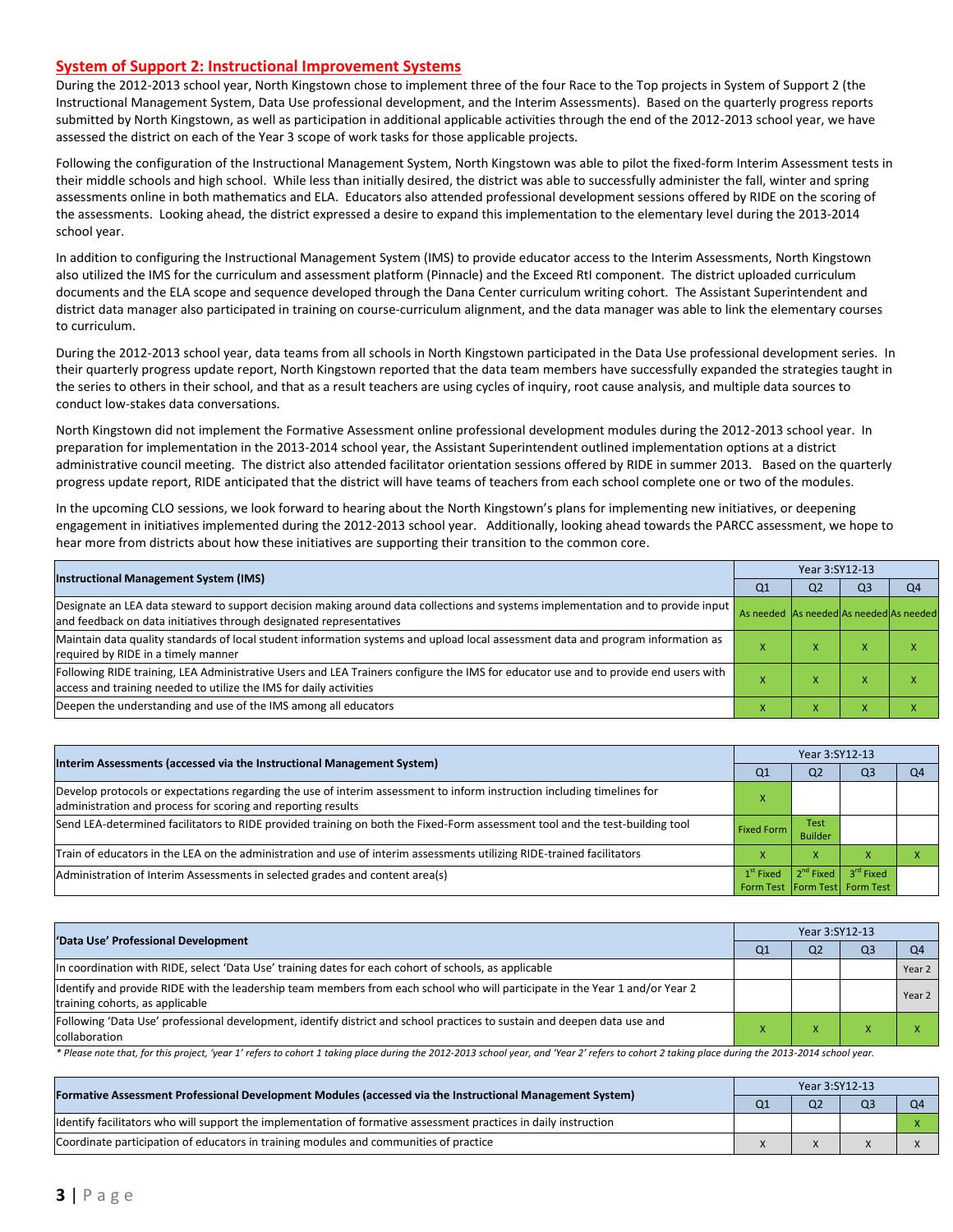#### **System of Support 3: Educator Effectiveness**

During the 2012-2013 school year, North Kingstown fully implemented all components of System of Support 3 - the Rhode Island model for teacher and building administrator evaluations; and final effectiveness ratings for all teachers and building administrators have been submitted to RIDE using the Educator Performance and Support System. Based on the quarterly progress reports submitted by North Kingstown, as well as participation in additional applicable activities through the end of the 2012-2013 school year, we have assessed the district on each of the Year 3 scope of work tasks for Educator Evaluation.

During the 2012-2013 school year, all building and district administrators in North Kingstown participated in all required training activities. Additionally, representatives from the teacher's union also attended the Summer Academy in order to better support the district's teachers. To support the educator evaluation implementation process, North Kingstown provided various opportunities (e.g., a forum with high school faculty) to address educator concerns regarding implementation of the educator evaluation system. The District Evaluation Committee (DEC) also played a vital role in determining the policies and procedures for topics such as length of observations, requests by teachers for a different evaluator, performance improvement plans, and the appeals process.

RIDE is pleased to note that, despite initial challenges, North Kingstown was able to utilize the Educator Performance and Support System (EPSS) to streamline the evaluation process. To support educator use of the system, the district's Intermediary Service Provider (ISP) led training on the system, as well as how to write high-quality, attainable, rigorous Student Learning Objectives and professional growth goals.

In the quarterly CLO meeting, North Kingstown indicated that the discussions based on the evaluation rubrics were valuable, and were impacting instruction positively. Looking ahead, RIDE is excited to hear more about how that has been carried out in the district. As we enter into the final year of the Race to the Top grant, RIDE encourages North Kingstown to continue to engage their CLO peers in thinking about continuous support for evaluation implementation, as well as how evaluation data is being used to identify professional development needs.

| <b>Educator Evaluation</b>                                                                                                                                                                           |                               | Year 3:SY12-13                             |                                  |                                  |  |
|------------------------------------------------------------------------------------------------------------------------------------------------------------------------------------------------------|-------------------------------|--------------------------------------------|----------------------------------|----------------------------------|--|
|                                                                                                                                                                                                      | Q <sub>1</sub>                | Q <sub>2</sub>                             | Q <sub>3</sub>                   | Q4                               |  |
| Participate in educator evaluation model design, development and refinement feedback opportunities                                                                                                   | X                             | x                                          | $\mathsf{x}$                     | $\mathsf{x}$                     |  |
| Identify District Evaluation Committee members, responsible for monitoring the implementation of the system and providing<br>recommendations to LEA leadership teams                                 |                               |                                            |                                  | x                                |  |
| ldentify individuals who will serve as primary and, if applicable, secondary/complementary evaluators                                                                                                |                               |                                            |                                  | X                                |  |
| Send all required evaluators to RIDE-provided evaluator training on model; Send evaluators and system administrators to training on<br>the Educator Performance Support System (EPSS) data system    |                               |                                            | Mid-year<br>half-day<br>training | Mid-year<br>half-day<br>training |  |
| Examine LEA Policies and Contracts for Challenges; where applicable, consider memorandums of understanding or contract renewal<br>language which will support district implementation of evaluations | X                             | X                                          | $\mathsf{x}$                     | X                                |  |
| Create a plan for the appropriate use of funds to support implementation of educator evaluation system                                                                                               |                               |                                            |                                  | X                                |  |
| Complete required components of RI Model for educator and building administrator evaluations                                                                                                         | SLO <sub>s</sub> and<br>Goals | Midyear<br>Conference Conference Summative | Midyear                          | <b>EOY Report</b><br>&<br>rating |  |
| Submit evaluation data and documentation (e.g. component and summative level ratings, verified rosters); provide other requested<br>information to support RIDE research and system improvement      | X                             | X                                          | $\mathsf{x}$                     | X                                |  |
| Use Evaluation Data to identify individual and school/district-wide professional development needs and act on those needs                                                                            |                               |                                            | X                                | X                                |  |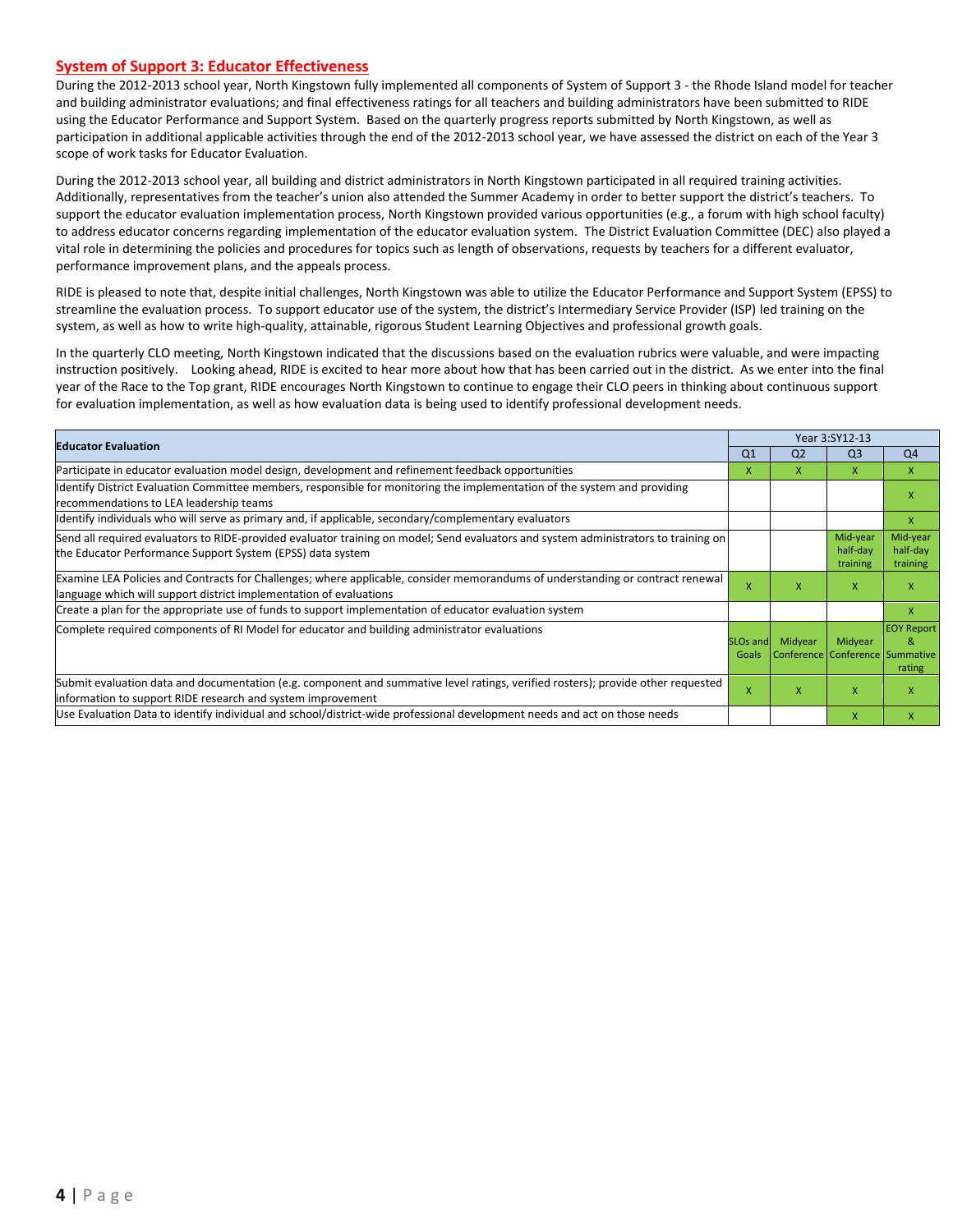#### **System of Support 4: Human Capital Development**

Based on the quarterly progress reports submitted by North Kingstown, as well as participation in additional applicable activities through the end of the 2012-2013 school year, we have assessed the district on each of the Year 3 scope of work tasks for Beginning Teacher Induction. Additionally, North Kingstown has continued their utilization of SchoolSpring for recruitment of staff on an as needed basis.

During the 2012-2013 school year, North Kingstown released one teacher to serve as a full-time RIDE Induction Coach. The two coaches for the district continue to support the district's nine beginning teachers. The district also maintained their local teacher mentor program which supports teachers new to the profession or to a grade level, as well as teachers who need additional support. In the CLO meetings, North Kingstown indicated that the feedback received from beginning teachers was that the program was beneficial, and that the teachers are grateful for the support. The district also noted in their quarterly progress update report that the induction coaches conducted an after-school professional development for both new and veteran teachers focused on aligning the teaching strategies outlined in the book *Teach like a Champion* with the RI Model for Educator Evaluations.

In the upcoming CLO sessions, RIDE looks forward to engaging in a deeper conversation around the revisions that North Kingstown and other LEAs have made to their hiring policies, timelines, and processes in order to support broader human capital initiatives including recruitment of highly qualified and diverse candidates and providing data-driven induction support to beginning teachers.

|                                                                                                                                                                                          |           | Year 3:SY12-13 |    |    |  |  |  |
|------------------------------------------------------------------------------------------------------------------------------------------------------------------------------------------|-----------|----------------|----|----|--|--|--|
| <b>Beginning Teacher Induction</b>                                                                                                                                                       | Q1        | Q <sub>2</sub> | Q3 | Q4 |  |  |  |
| If applicable, recommend potential Induction Coaches to RIDE                                                                                                                             |           |                |    |    |  |  |  |
| Review and revise hiring policies, timelines and processes in order to support appropriate and timely projections for anticipated hires<br>requiring induction coach services            |           |                | ×  |    |  |  |  |
| Provide RIDE with list of beginning teachers who will receive Induction Coach support in a timely manner in order to ensure that all<br>beginning teachers have coaching                 | $\lambda$ |                |    |    |  |  |  |
| Participate in RIDE-provided information opportunities in order to learn about induction coach program                                                                                   |           |                |    |    |  |  |  |
| Provide feedback to RIDE on the development and integration of existing mentorship programs into a sustainable, instructionally-<br>focused state or district-wide Induction Coach model |           |                |    |    |  |  |  |

The contents of this report were developed under a Race to the Top grant from the U.S. Department of Education. However, those contents do not necessarily represent the policy of the U.S. Department of Education, and you should not assume endorsement by the Federal Government.